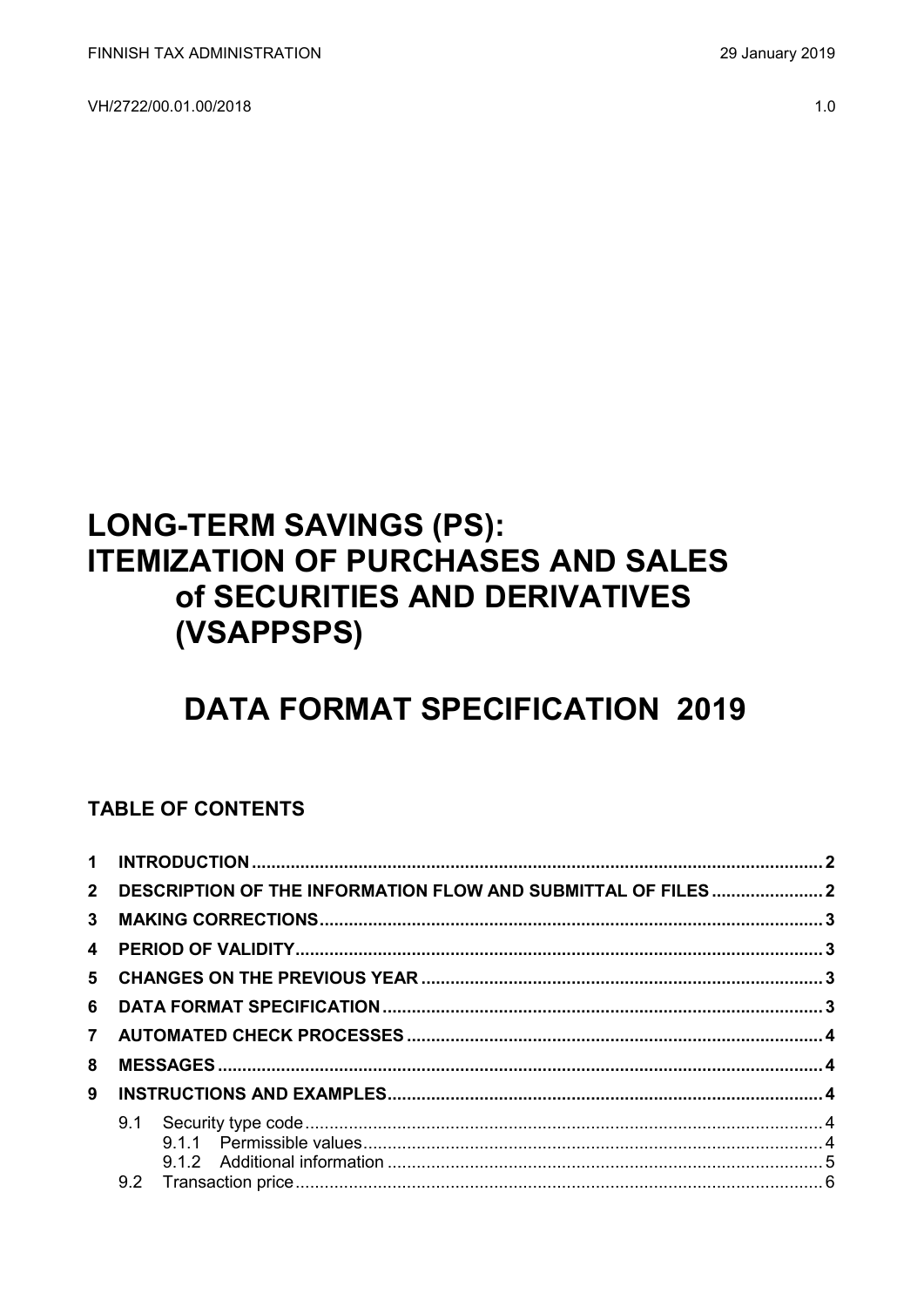## **Change history**

| <b>Date</b> | <b>Version</b> | <b>Description</b>                                       |
|-------------|----------------|----------------------------------------------------------|
| 23.1.2019   | 1.0            | First release concerning the 2019 taxable year.          |
| 23.4.2019   |                | Some corrections were made to 7 List of the data content |
| 30.7.2019   |                | Corrections made to content of section 9.2               |

#### <span id="page-1-0"></span>**1 INTRODUCTION**

This guidance explains the structure of the required inbound file and the check procedures that follow. For more information, see tax.fi > About us > Information and material on taxation > IT developers > e-Filing guidance > Electronic filing of information returns General description.

The information discussed in this specification can only be reported electronically. There is no paper-printed form available for the purpose.

#### <span id="page-1-1"></span>**2 DESCRIPTION OF THE INFORMATION FLOW AND SUBMITTAL OF FILES**

For more information on how filers must identify themselves electronically, on the requirements on Katso ID and Katso Role, and on the information flow's check routine for authorizations, click [here.](https://www.ilmoitin.fi/webtamo/sivut/IlmoituslajiRoolit?kieli=en&tv=VSAPPSPS)

The extent of the information-reporting requirement has been defined in the Official Decision on the general obligations to report information.

**The specification instructs filers to submit information on 'PS' assets, within the meaning of the Act governing (Individual Retirement Accounts and) longterm saving, if the PS account holder is a Finnish tax resident, fully liable to pay tax, and operations with securities have been made. The informationreporting requirement concerns both purchases and sales of securities.**  (Thus they must NOT be reported in the VSAPUUSE (A46/71/2012) specification concerning trading with securities.)

Details on sales and purchases of securities by nonresident taxpayers are to be filed in an annual information return in accordance with VSAPUUSE specification also when the transactions were related to PS assets within the meaning of the act governing long-term saving.

An intermediary in securities transactions referred to in Investment Services Act, foreign service providers and other service providers within the meaning of the same Act, insurance companies other than employment pension institutions referred to in Act on Insurance Companies, representative offices and main agents within the meaning of the Act governing foreign insurance companies, and the agents referred to in the Act governing insurance associations, must deliver information to the Tax Administration. The relevant legal provisions are found in § 15.4, Act on Assessment Procedure, and in § 30.1, Act governing transfer tax.

The reporting requirement concerns: Purchase/sale of shares, share depository receipts, covered warrants, subscription rights, and units or shares in investment funds and mutual funds (undertakings for collective investment in transferable securities, UCITS). It also concerns derivative contracts traded in controlled markets, and the derivatives referred to in Chapter 1, § 10 b, subsections 3 to 9 of Securities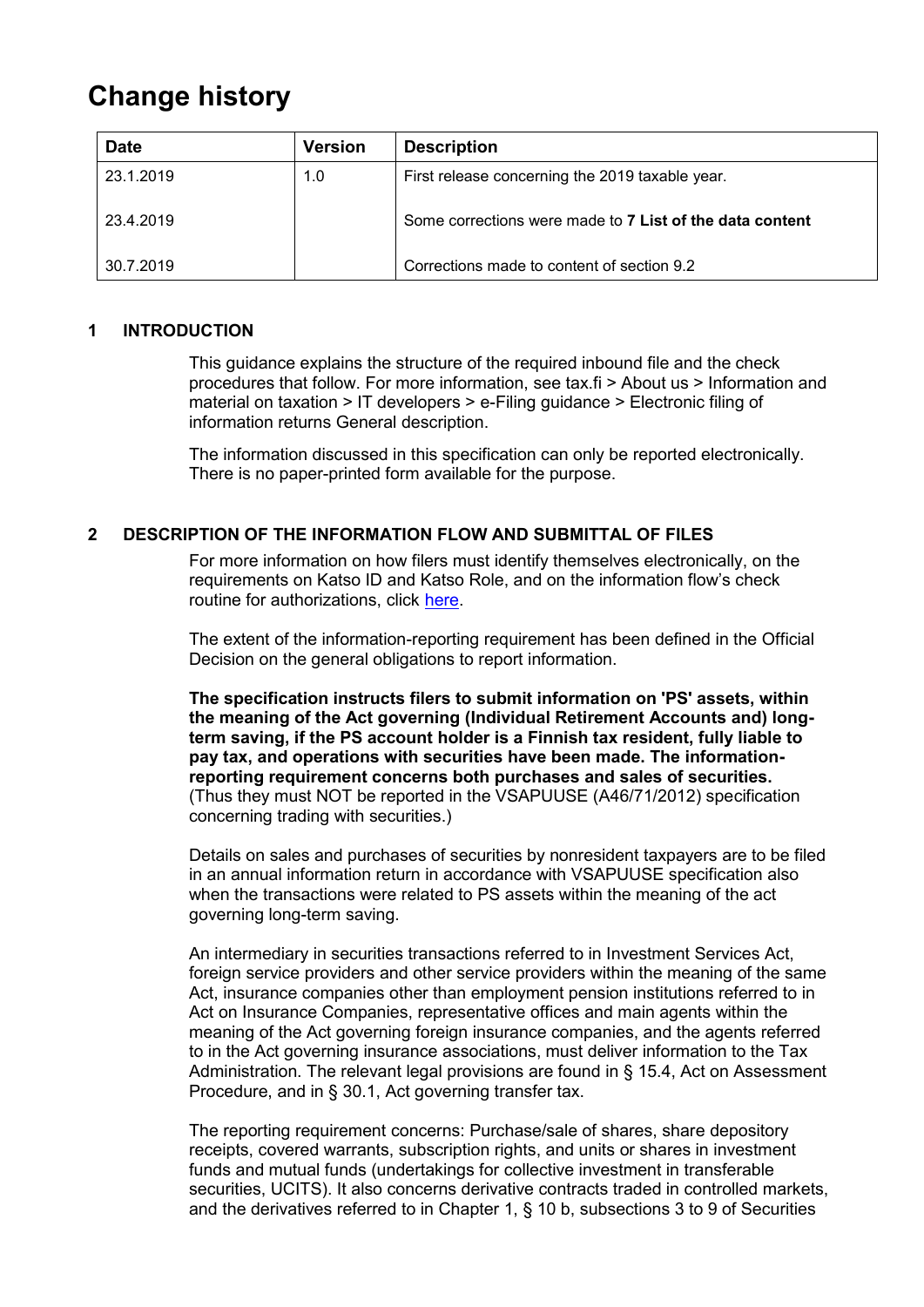Markets Act. In terms of the reporting requirement, it is of no significance whether the traded securities are domestic or foreign. In both cases, transactions traded for own account or for any third party must be reported. However, no reporting of transactions with debt instruments is required. Sales or purchases of subscription/sell rights must be reported regardless of their amounts. Nevertheless, the reporting requirement is not applied to payments not exceeding €100 to shareholders, payable in connection with mergers, demergers and other arrangements within the meaning of § 52 to § 52c, and § 52f, of Act on the Taxation of Business Profits and Income from Professional Activities, and in the case of a reverse share split within the meaning of Chapter 15, section 9, Companies Act, when shares have been left over and therefore sold.

Sales and purchases of a security, done on the same day, must be added up and filed on one report in order to avoid overlapping of information (for more details, see identification data and changes to correcting annual information returns).

The checking of the year concerned by this information return is based on the value entered in Date of sale/purchase or redemption of fund unit (27–34/124) VVVV, which is found in position 31–34.

#### <span id="page-2-0"></span>**3 MAKING CORRECTIONS**

For more information, see the article called Making corrections to submitted annual information (tax.fi > About us > Information and material on taxation > IT developers > e-Filing guidance > Making corrections to e-filed submittals of information returns).

#### <span id="page-2-1"></span>**4 PERIOD OF VALIDITY**

This specification sets out the requirements of file formatting that come into force 29 January 2019 and continue to be in force until a new version of this specification is released.

For deadline dates for filing, see tax.fi > Verohallinto > Tietoa verotuksesta > Ohjelmistokehittäjät > Aikataulut (Available in Finnish and Swedish).

#### <span id="page-2-2"></span>**5 CHANGES ON THE PREVIOUS YEAR**

| Version   Code |           | Data element          | <b>Description</b>                                 |
|----------------|-----------|-----------------------|----------------------------------------------------|
| 1.0            | 27-34/124 | Date of sale/purchase | <sup>1</sup> The year was changed to current year. |

#### <span id="page-2-3"></span>**6 DATA FORMAT SPECIFICATION**

| Pos.      | Code $P/V$ |   | L/T | <b>Description</b>                                                                                                                                                                                                      | Format             | <b>Values</b>   |
|-----------|------------|---|-----|-------------------------------------------------------------------------------------------------------------------------------------------------------------------------------------------------------------------------|--------------------|-----------------|
| $1-8$     | 000        | P |     | Identifier                                                                                                                                                                                                              | AN <sub>8</sub>    | <b>VSAPPSPS</b> |
| 9         | 082        | v |     | Deletion                                                                                                                                                                                                                | A1                 | D               |
| 10        |            |   |     | Reserve space                                                                                                                                                                                                           |                    |                 |
| 11        | 084        | P |     | Purchase/sale code<br>$1 =$ purchase<br>$2 = sale$<br>3 = disposition of shares in a swap (§52 f)<br>4 = receipt of shares in a swap (§52 f)<br>$6$ = share repurchase (as a result of a public bid to<br>shareholders) | N1                 | 1, 2, 3, 4, 6   |
| $12 - 26$ | 123        | P |     | <b>Transaction price</b><br>See 9.2 Transaction price                                                                                                                                                                   | R <sub>12</sub> ,2 |                 |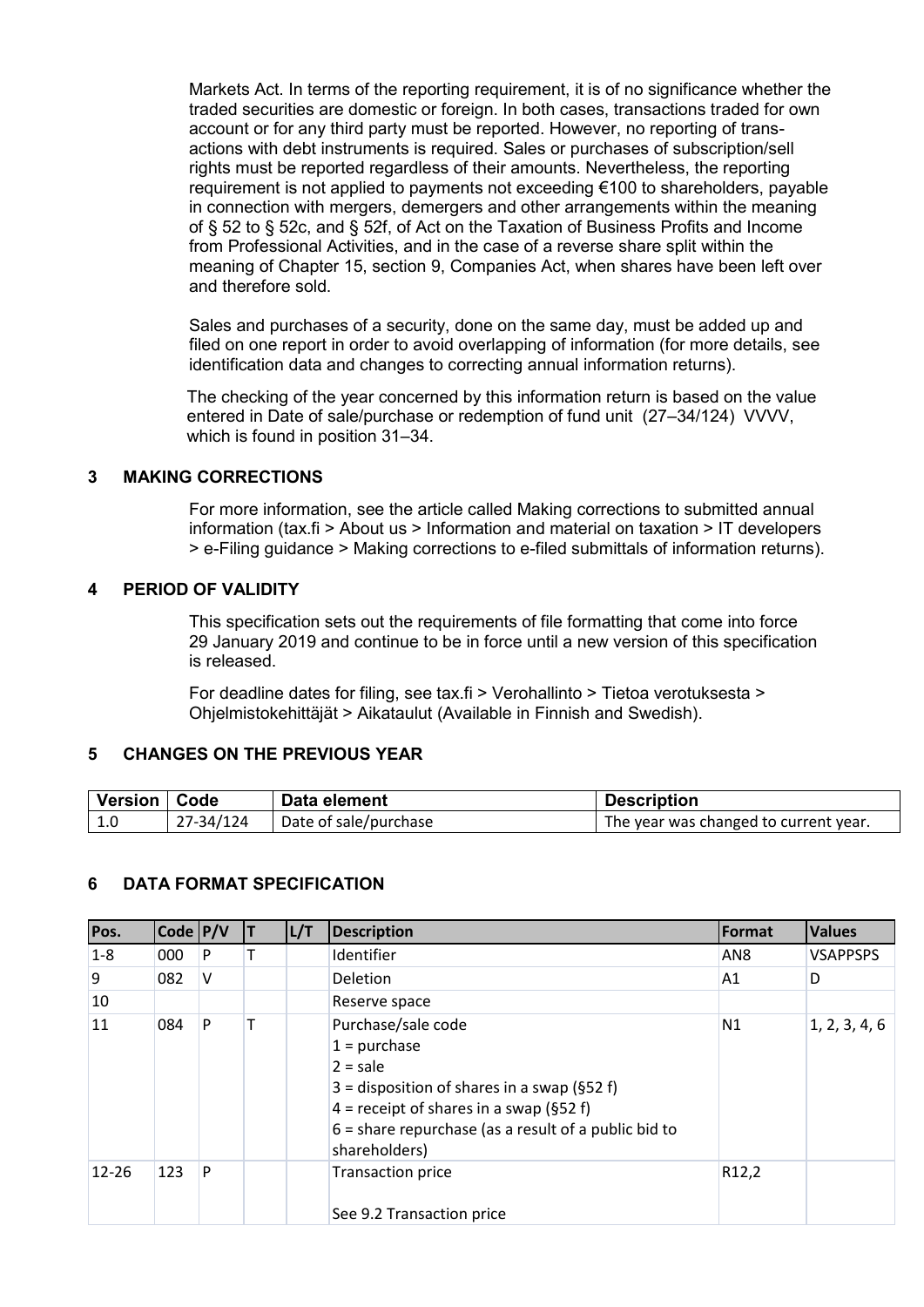| 27-34       | 124 | P      |    |        | Date of sale/purchase                                  | <b>PPKKVVVV</b>                     | 2019                                                                                                                               |
|-------------|-----|--------|----|--------|--------------------------------------------------------|-------------------------------------|------------------------------------------------------------------------------------------------------------------------------------|
|             |     |        |    |        | This date must fall on the calendar year of reporting. |                                     |                                                                                                                                    |
| 35-48       | 125 | P      |    |        | Quantity of units sold or purchased (number of units)  | $+D7,6$                             |                                                                                                                                    |
| 49-63       | 126 | V      | ET |        | Object of sale/purchase                                | <b>ISIN</b>                         |                                                                                                                                    |
| 64-65       | 127 | P      | т  |        | Security type code<br>See 9.1 Security type code       | N <sub>2</sub>                      | 01, 02, 03,<br>41, 42, 43,<br>44, 04, 05,<br>06, 08, 09,<br>11, 51, 52,<br>53, 54, 55,<br>56, 58, 59,<br>61, 81, 82,<br>83, 84, 99 |
| 66-95       | 128 | V/P    | ET | $\ast$ | Name of security                                       | AN30                                |                                                                                                                                    |
| 96-106      | 129 | P      | т  | $\ast$ | Business ID of the company issuing the security        | <b>YTUNNUS</b>                      |                                                                                                                                    |
| $107 - 117$ | 010 | P      |    |        | Business id of the filer                               | <b>YTUNNUS2</b>                     |                                                                                                                                    |
| 118-131 198 |     | P      |    |        | Software-generated timestamp                           | <b>PPKKVVVV</b><br><b>HHMMSS</b>    |                                                                                                                                    |
| 132-166 048 |     | $\vee$ |    |        | Software application that produced the file            | <b>AN35</b>                         |                                                                                                                                    |
| 167-178 014 |     | P      | т  |        | Name of the software that produced the file            | $Y -$<br>TUNNUS_A<br>N <sub>2</sub> |                                                                                                                                    |
| 179-213 041 |     | V      |    |        | Name of the contact person                             | AN35                                |                                                                                                                                    |
| 214-248 042 |     | V      |    |        | Telephone number of the contact person                 | PUHELIN2                            |                                                                                                                                    |
|             | 999 | P      |    |        | <b>Final identifier</b>                                | $+N8$                               |                                                                                                                                    |

### <span id="page-3-0"></span>**7 AUTOMATED CHECK PROCESSES**

| New/<br>Chang<br>ed | ID  | <b>Description of rule</b>                                                    |
|---------------------|-----|-------------------------------------------------------------------------------|
|                     | 128 | #1309; If the data element on "Business ID of securities company" (129) is an |
|                     | 129 | artificial ID, data element Name of security (128) is mandatory.              |

#### <span id="page-3-1"></span>**8 MESSAGES**

Not applicable to this information flow.

#### <span id="page-3-2"></span>**9 INSTRUCTIONS AND EXAMPLES**

## <span id="page-3-3"></span>**9.1 Security type code**

### <span id="page-3-4"></span>**9.1.1 Permissible values**

|                 | <b>Finnish securities</b>                                            |  |  |
|-----------------|----------------------------------------------------------------------|--|--|
| 01              | shares                                                               |  |  |
| 02              | subscription rights for a new issue                                  |  |  |
| $\overline{03}$ | subscription rights for a bonus issue                                |  |  |
| 04              | other derivative contracts                                           |  |  |
| 05              | fund units of investment funds                                       |  |  |
| 06              | special subscription rights, listed options (including stock options |  |  |
|                 | related to an employment contract)                                   |  |  |
| 08              | covered warrants                                                     |  |  |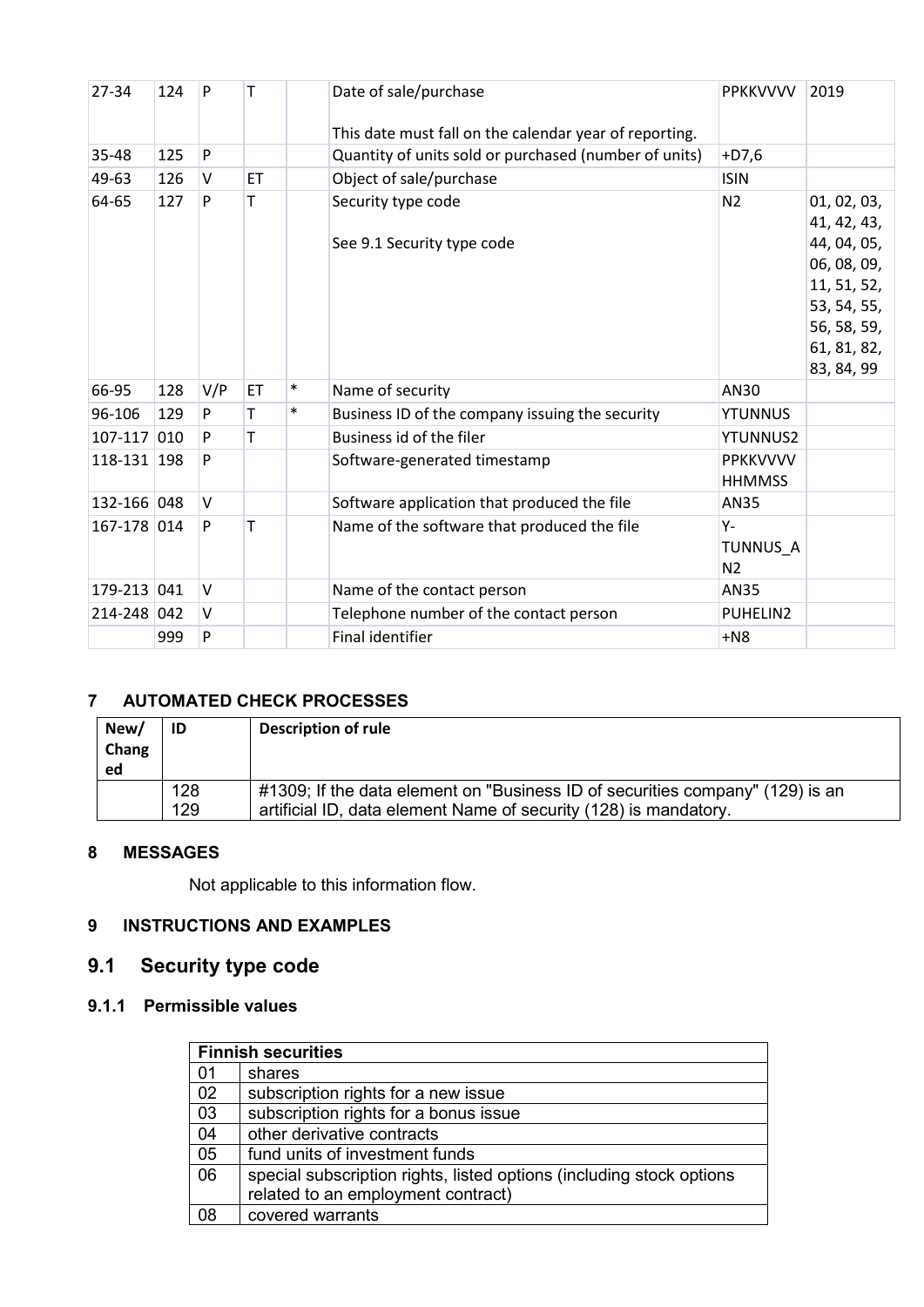| 09 | index shares (ETF)                                                   |
|----|----------------------------------------------------------------------|
| 11 | domestic sales rights                                                |
| 41 | call options                                                         |
| 42 | put options                                                          |
| 43 | term contracts                                                       |
| 44 | future contracts                                                     |
|    | <b>Foreign securities</b>                                            |
| 51 | shares                                                               |
| 52 | subscription rights for a new issue                                  |
| 53 | subscription rights for a bonus issue                                |
| 54 | other derivative contracts                                           |
| 55 | shares in foreign UCITS                                              |
| 56 | special subscription rights, listed options (including stock options |
|    | related to an employment contract)                                   |
| 58 | covered warrants                                                     |
| 59 | shares in UCITS (e.g. index shares)                                  |
| 61 | foreign sales rights                                                 |
| 81 | call options                                                         |
| 82 | put options                                                          |
| 83 | term contracts                                                       |
| 84 | future contracts                                                     |
| 99 | foreign securities, no exact description or details are available    |

#### <span id="page-4-0"></span>**9.1.2 Additional information**

For domestic shares, use the Finnish ISIN code issued by the Finnish Securities Centre and for foreign securities, use an ISIN code issued by an authorized organisation.

For annual control, the codes for foreign securities are different from those for Finnish securities. Transactions at the Helsinki Stock Exchange are to be reported as Finnish, other transactions as foreign.

Use codes 41 to 44 to report Finnish standard derivative contracts and other derivatives comparable with standard. Report call and put options separately as follows: call options (code 41), put options (code 42). Similarly, use codes 81 to 84 to report foreign derivatives.

Use code 05 for Finnish fund units/shares, and code 55 for comparable shares of foreign undertakings for collective investment (UCITS). Enter the name of the fund under "Name of security" and the Business ID (if any) of the management company under "Business ID of Management Company".

Finnish index-linked fund shares (ETF, Exchange Traded Fund) are reported with the specific code 09, and correspondingly, comparable shares of exchange traded funds / UCITS from other countries (e.g. foreign index share) with code 59.

Share Depository Receipts (FDR) issued for trading in the Finnish book-entry system are comparable with 01 – Finnish basic shares.

The primary means of reporting any security from another country is the descriptive code relating to the type of security. So, do not use '99' except when you do not know the type of security.